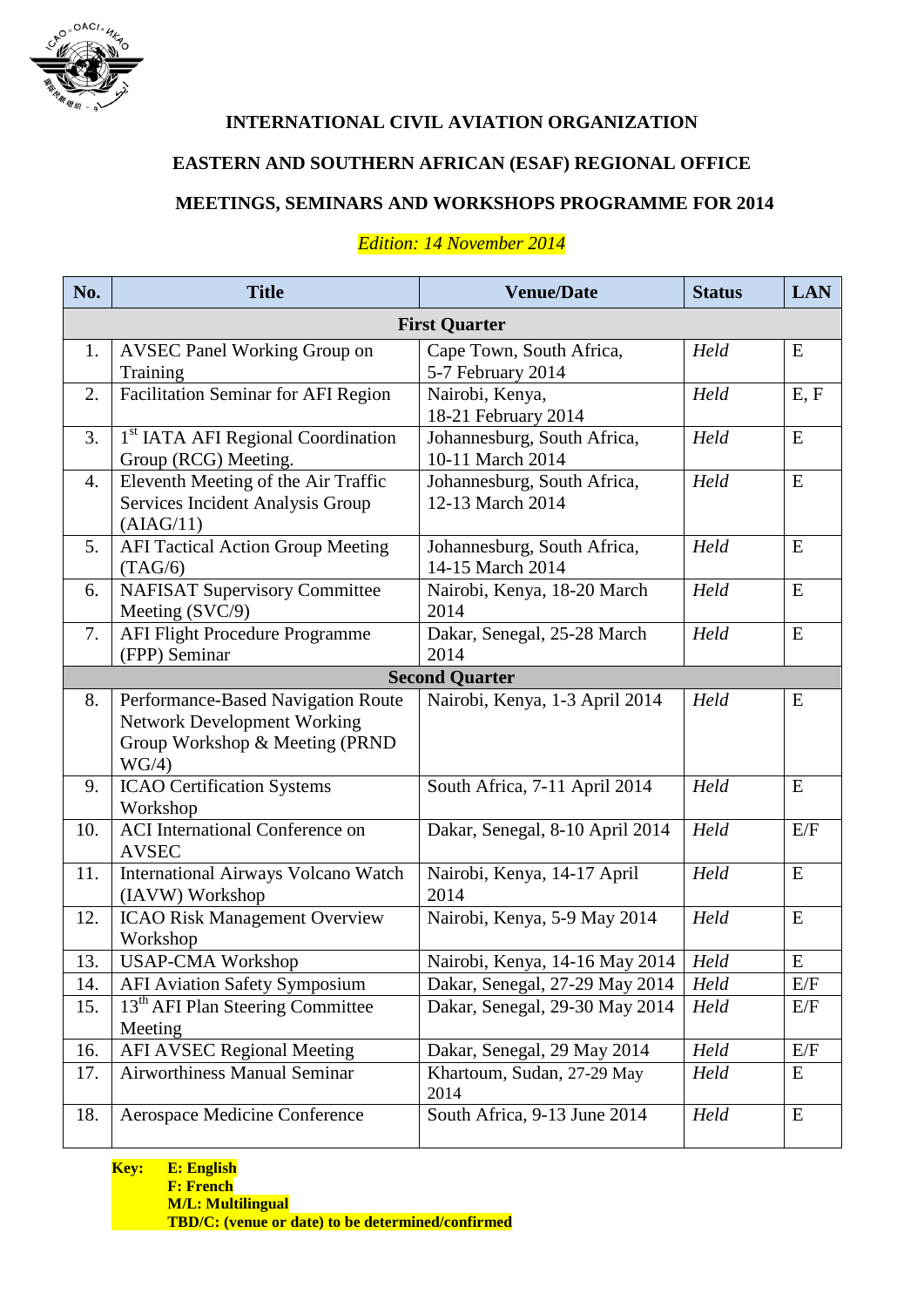| No.                   | <b>Title</b>                                                                                                                                                       | <b>Venue/Date</b>                                            | <b>Status</b> | <b>LAN</b>  |  |
|-----------------------|--------------------------------------------------------------------------------------------------------------------------------------------------------------------|--------------------------------------------------------------|---------------|-------------|--|
| 19.                   | <b>GSI Course in Aircraft Operations</b>                                                                                                                           | Nairobi, Kenya (EASA)<br>9-26 June 2014                      | Held          | E           |  |
| 20.                   | States' Action Plans on CO <sub>2</sub> Emission<br>Reduction                                                                                                      | Nairobi, Kenya, 16-19 June 2014                              | Held          | E/F         |  |
| 21.                   | <b>NAFISAT Study Group Meeting</b>                                                                                                                                 | Nairobi, Kenya, 17-19 June 2014                              | Held          | E           |  |
| 22.                   | <b>GSI Course in Aircraft Airworthiness</b>                                                                                                                        | Dakar, Senegal, (ERNAM)<br>23 June - 9 July 2014             | Held          | E/F         |  |
| 23.                   | GSI Course in Personnel Licensing                                                                                                                                  | Nairobi, Kenya (EASA)<br>30 June-22 July 2014                | Held          | E           |  |
|                       |                                                                                                                                                                    | <b>Third Quarter</b>                                         |               |             |  |
| 24.                   | <b>Extraordinary APIRG Meeting</b>                                                                                                                                 | Lusaka, Zambia, 10-11 July<br>2014                           | Held          | E/F         |  |
| 25.                   | Fifth meeting of the Collaborative<br>Arrangement for the Prevention and<br>Management of Public Health Events<br>in Civil Aviation (CAPSCA) - Africa              | Nouakchott, Mauritania, from 14<br>to 18 July 2014           | Held          | E/F         |  |
| 26.                   | <b>ATS Competency Study Group</b><br>(ATSC/SG)                                                                                                                     | Nairobi, Kenya, 22-23 July 2014                              | Held          | E           |  |
| 27.                   | <b>USOAP CMA Workshop</b>                                                                                                                                          | Nairobi, Kenya, 29-31 July 2014                              | Held          | E           |  |
| 28.                   | <b>Aerodrome Certification Workshop</b>                                                                                                                            | Nairobi, Kenya,<br>4-7 August 2014                           | Held          | E           |  |
| 29.                   | <b>GSI Course in Aircraft Operations</b>                                                                                                                           | Johannesburg, South Africa<br>(ATNS) 4-20 August 2014        | Held          | E           |  |
| 30.                   | Air Navigation Services Inspector<br>Course – Air Traffic Management                                                                                               | Nairobi, Kenya (EASA)<br>18-22 August 2014                   | Held          | E           |  |
| 31.                   | Follow up on Air Traffic Management<br>Coordination Meeting for Dar es<br>Salaam, Kigali and Kinshasa Flight<br><b>Information Regions (ATM/CM-</b><br><b>DKKF</b> | Kigali, Rwanda, $8 - 9$ September<br>2014                    | Held          | E           |  |
| 32.                   | <b>GSI Course in Aircraft Airworthiness</b>                                                                                                                        | Johannesburg, South Africa<br>(ATNS) 3-19 September 2014     | Held          | E           |  |
| 33.                   | <b>GSI Course in Aircraft Airworthiness</b>                                                                                                                        | Nairobi, Kenya (EASA)<br>8-25 September 2014                 | Held          | E           |  |
| 34.                   | <b>Aerodrome Emergency Planning</b>                                                                                                                                | Johannesburg, South Africa,<br>15-19 September 2014          | Held          | $\mathbf E$ |  |
| 35.                   | <b>AVSEC Instructors Course</b>                                                                                                                                    | Johannesburg, South Africa,<br>25 September - 3 October 2014 | Held          | E           |  |
| 36.                   | <b>Global Aviation Cooperation</b><br>Symposium (GACS)                                                                                                             | Montreal, Canada, 30 September<br>- 3 October 2014           | Held          | E/F         |  |
| 37.                   | 1 <sup>st</sup> General Assembly of the<br><b>Association of African Aviation</b><br>Training Organization (AATO)                                                  | Zanzibar, Tanzania, 30<br>September – 4 October 2014         | Held          | E/F         |  |
| <b>Fourth Quarter</b> |                                                                                                                                                                    |                                                              |               |             |  |
| 38.                   | <b>ICAO Risk Management Workshop</b>                                                                                                                               | Johannesburg, South Africa,<br>6-10 October 2014             | Held          | E           |  |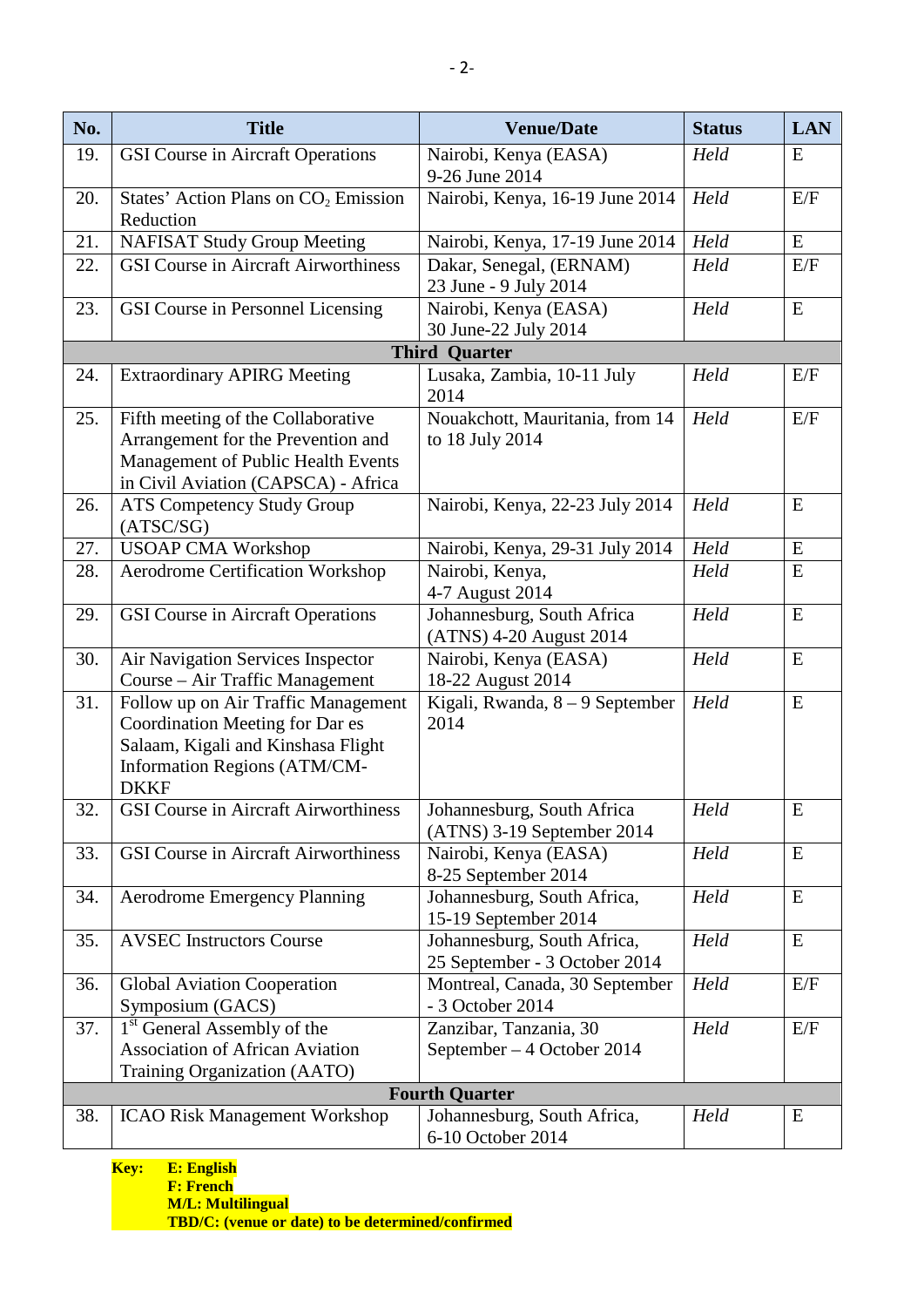| No. | <b>Title</b>                                                                                                        | <b>Venue/Date</b>                                | <b>Status</b>                 | <b>LAN</b>   |
|-----|---------------------------------------------------------------------------------------------------------------------|--------------------------------------------------|-------------------------------|--------------|
| 39. | GSI Course in Personnel Licensing                                                                                   | Nairobi, Kenya (EASA)<br>6-28 October 2014       | Held                          | E            |
| 40. | <b>ICAO-CANSO Regional Runway</b><br>Safety Seminar (RRSS)                                                          | Lusaka, Zambia, 9-10 October<br>2014             | Held                          | E/F          |
| 41. | First Working Group Meeting on the<br>Implementation of 12th Air<br>Navigation Conference (AN-Con/12)<br>Rec.3/8(c) | Dakar, Senegal, 13-14 October<br>2014            | Held                          | E            |
| 42. | PBN Operational Approval Training<br>Workshop                                                                       | Dar es Salaam, Tanzania, 14 -16<br>October 2014  | Held                          | E            |
| 43. | Workshop on the Register of the Air<br>Operator Certificate (AOC)                                                   | Johannesburg, South Africa<br>15-17 October 2014 | Held                          | E            |
| 44. | Third meeting of the AFI Region AIM<br><b>Implementation Task Force</b>                                             | Dakar, Senegal, 15-17 October<br>2014            | Held                          | E            |
| 45. | PANS-OPS Flight procedure initial<br>design course                                                                  | Dakar, Senegal, 27 October - 14<br>November 2014 | Held                          | E            |
| 46. | First Worldwide ICAO AVSEC<br>Technology Conference/Meeting of<br>ASRO's                                            | Montreal, Canada,<br>20-25 October 2014          | Held                          | E/F          |
| 47. | <b>USAP CMA Certification/Re-</b><br>certification course (AVSEC)                                                   | Nairobi, Kenya,<br>27 October - 4 November 2014  | Held                          | E            |
| 48. | Air Navigation Services Inspector<br>Course - Communication Navigation<br>& Surveillance                            | Nairobi, Kenya (EASA)<br>10-14 November 2014     | Held                          | E            |
| 49. | Cargo and Mail Course                                                                                               | Bujumbura, Burundi 10-18<br>November 2014        | $\overline{\text{Confirmed}}$ | $\mathbf{F}$ |
| 50. | <b>Instructors Course</b>                                                                                           | Bujumbura, Burundi 19-25<br>November 2014        | Confirmed                     | $\mathbf{F}$ |
| 51. | Global CAPSCA Meeting                                                                                               | Cairo, Egypt,<br>17-20 November 2014             | Confirmed                     | E            |
| 52. | National Civil Aviation Security<br><b>Training Programme</b>                                                       | Nairobi, Kenya (EASA),<br>17-20 November 2014    | Confirmed $E$                 |              |
| 53. | ICAO Air Services Negotiation Event<br>(ICAN/2014),                                                                 | Bali, Indonesia, 17 to 21<br>November 2014       | Confirmed                     | M/L          |
| 54. | Regional Workshop on Aviation<br>Systems Block Upgrades (ASBUs)<br>and IFSET Workshop                               | Addis Ababa, Ethiopia, 17-19<br>November 2014    | Confirmed                     | E            |
| 55. | AFI FPP Seminar/Workshop                                                                                            | Addis Ababa, Ethiopia, 20-21<br>November 2014    | Confirmed                     | E            |
| 56. | <b>Inspector Course in Aircraft</b><br>Operations                                                                   | Dakar, Senegal, (ERNAM)<br>17-28 November 2014   | Confirmed                     | $\mathbf{F}$ |
| 57. | Establishment and Management of a<br><b>State's Safety Oversight System</b><br>Workshop                             | Nairobi, Kenya, 1-3 December<br>2014             | Confirmed                     | E            |
| 58. | 2 <sup>nd</sup> Next Generation of Aviation<br>Professionals (NGAP) Symposium                                       | Montréal, Canada, 3-4<br>December 2014           | Confirmed                     | E            |